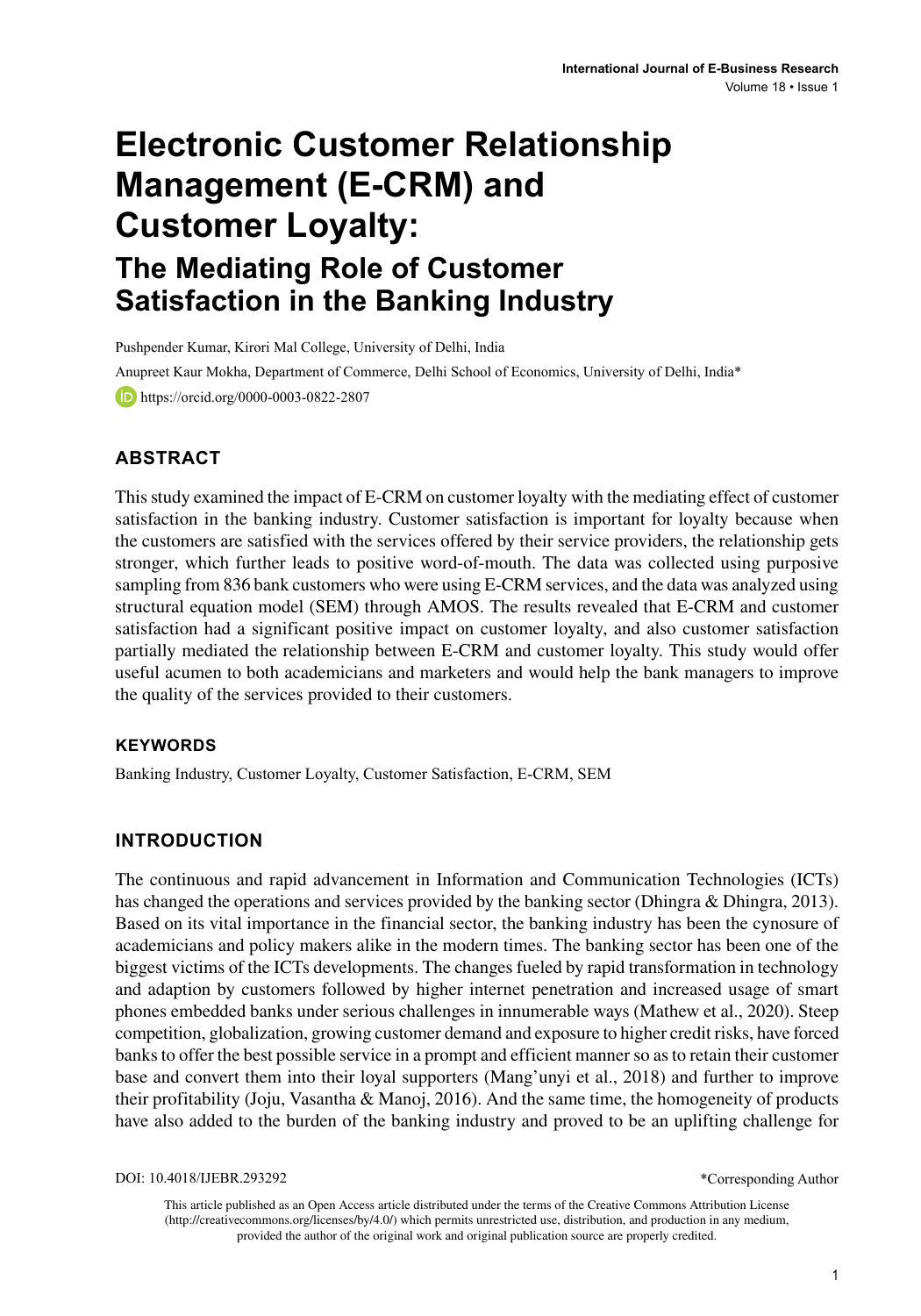the banks to maintain customer loyalty during such a remarkable transition in technical as well as in consumer behavior (Singh & Chauhan, 2018). The number of complaints lodged by the customers to the Reserve Bank of India (RBI) Ombudsman scheme got increased drastically every year. As per RBI's annual report on Banking Ombudsman Scheme (2019-20), around 21.97% of the complaints filed by the customer were pertaining to ATM and debit card-related issues, 13.38% were related to online banking issues, 11.73% were related to banks not adhering to the 'fair practice code' and whereas 9.30% were related to credit-card related complaints.

The current scenario require banks to monitor prudently the customers' trends, expectations, needs and requirements. Because of ever-changing dynamic consumer tastes and coupled with rapid technological advancements, the banks can no longer completely rely on the conventional ways of satisfying their customers (Abdi, Hamidizadeh & Gharache, 2019). Such constant change in the consumer's behavior due to changing business-technology leads to complexities in customer relationship management (CRM). As the conventional paradigm of banking dwindles, the traditional approach of CRM may not be compatible with the new banking model. CRM is a reactive approach which lacks vividness, hence, needs to be upgraded. The emergence of electronic customer relationship management (E-CRM) is one of such phenomenon. E-CRM, being a proactive approach, is an only solution to the present situation in which the banks can tend to operate (Singh & Chauhan, 2018). E-CRM is defined as managing and building long-lasting mutual relationships with the customers over the internet by using various electronic touch points, emails, websites, etc. Thus, banks are required to boost their economic lines by looking at disparate ways to satisfy their customers and building long-term strong relationships with them through acquisition of new customers and retaining existing customers which can further succor the banks (Kumar, Mokha & Pattnaik, 2021). If a bank gets succeeded in pleasing their current customers, it will not only fascinate potential customers in near future but will also drastically fill up their methodize aura of business processes (Abu-Shanab & Anagreh, 2015; Sharma, 2019). Therefore, the banks should focus on implementing various E-CRM strategies to attract, create and retain prospective customers.

The marketing experts have compelled the companies to have long-term customer loyalty in the service industry. Though, the significance of customer loyalty was underlined in past literature, but still, it is one of the most vital factors for the service industries yet to overcome (Khan et al., 2020). The primary reason why the top management could not able to achieve customer loyalty would be due to high business volatility (Aramburu & Pescador, 2019). The companies are not able to meet and fulfil their customers' demand, expectations and behaviors because of the lack of attraction by the management towards their customers (Herhausen et al., 2019), due to which, many companies tend to lose their old customers and also fails to entice the new customers base. Thus, the need to attract new customers and to retain the existing customers can be achieved by building long-lasting strong customer relationships so as to understand the needs of the customers and to serve them with the best possible services (Al-Dmour et al., 2019; Khanh, Phong & Cao, 2021).

Many studies have been attempted to scrutinize the influence of E-CRM on customer satisfaction (Al-Dmour et al., 2019; Rashwan et al., 2019; Upadhyaya, 2020), customer retention (Al-Dmour et al., 2019; Azila & Noor, 2012), customer loyalty (Al-Shoura et al., 2017; Mang'unyi et al., 2018; Shastri et al., 2020), and financial profitability (Cajestan, 2018; Kaur, 2016, Rastgar et al., 2018) in the developed economies. Despite of the popularity of E-CRM in the marketing studies, still there are a lack of studies on E-CRM in the developing economies (Kaur, 2016; Shastri et al., 2020). Also, the literature warns of transposing the western-designed studies into resource-constraints nations (Farh et al., 2004). "It is important to remember that due to strong influence of the socio-cultural context, applicability of western management and organization theories in the Indian context is questionable" (Budhwar, 2009, p. 295). This might be due to the changes in the organizational practices, internal rules and regulations along with differences in cultural and economic environment, etc. (Khan et al., 2020). Thus, there is a need to study the effectiveness of E-CRM in Indian context as to examine whether the customers are satisfied with the banks' services and are willing to revisit and recommend